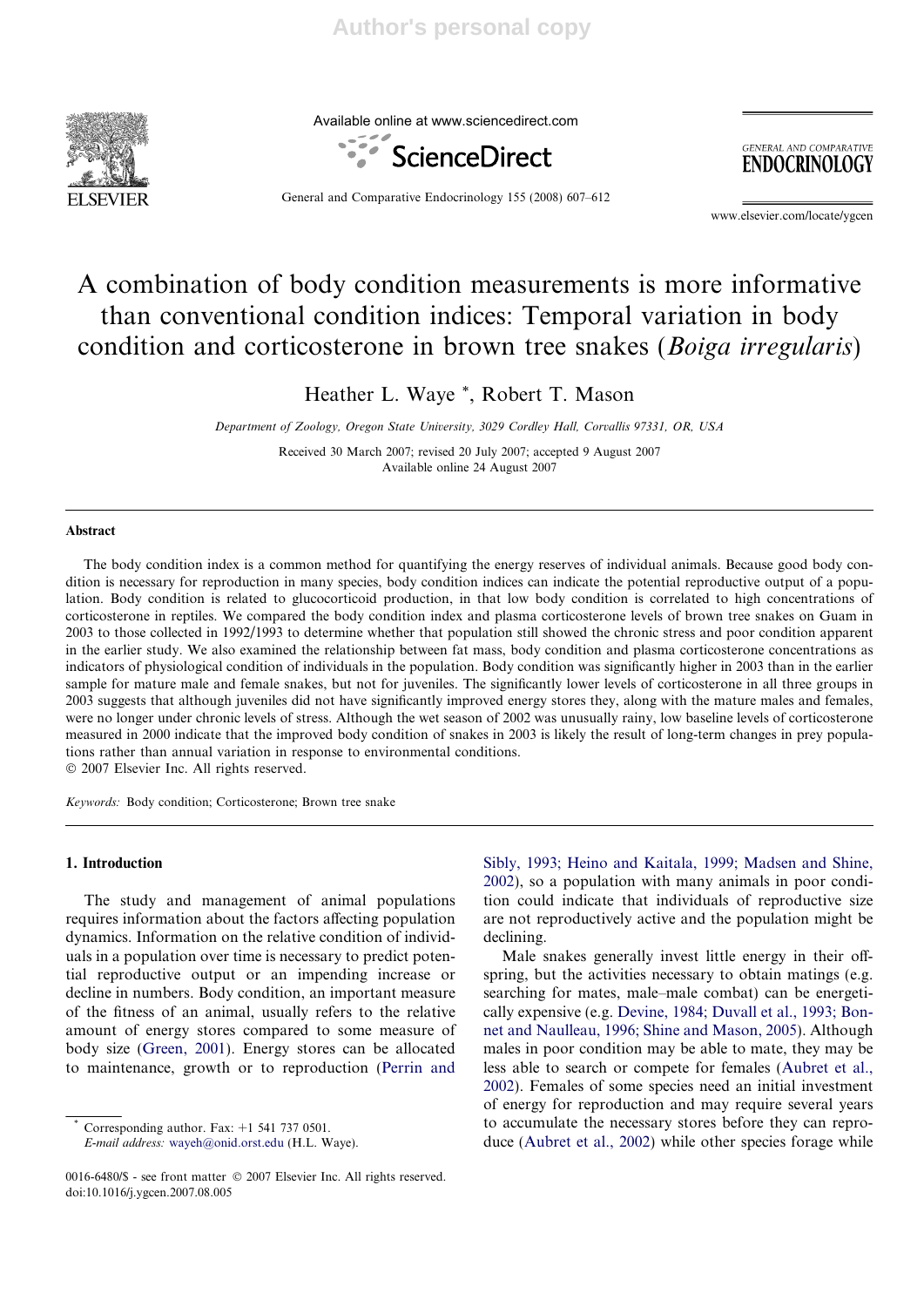they are reproducing (Naulleau and Bonnet, 1995). In all species, an adequate supply of food is crucial to provide the energy needed for reproduction.

The fat reserves, or condition, of an individual snake is usually estimated using the residuals from a regression of body mass on body length (e.g. Bonnet and Naulleau, 1996; Shine and Madsen, 1997; Moore et al., 2001; Aubret et al., 2002; Brown et al., 2002). However, because condition may vary heteroskedastically with body size, direct measurements of body fat are considered to be a more accurate measure of condition (Weatherhead and Brown, 1996). Even so, several studies have shown that only half of the variation in condition scores is due to variation in fat mass (Weatherhead and Brown, 1996; Madsen and Shine, 2002); much of the remaining variance may be due to energy storage in liver or muscle (Madsen and Shine, 2002).

Plasma concentrations of the steroid hormone corticosterone, the primary glucocorticoid in snakes, are also related to body condition. The elevated levels of corticosterone that are observed during times of stress produce physiological and behavioral changes, such as suppression of digestion and reproduction and mobilization of fat stores for energy (reviews by Greenberg and Wingfield, 1987; Guillette et al., 1995; Buchanan, 2000). High baseline levels of plasma glucocorticoids are often used as an indicator of chronic stress in a population and have been correlated with body condition (Romero and Wikelski, 2001); individuals with low body condition tend to have high levels of plasma corticosterone (Moore et al., 2000).

The brown tree snake (Boiga irregularis), a large arboreal member of the family Colubridae, is native to northern Australia and Papua New Guinea (Cogger, 1994). This species was accidentally brought to the island of Guam near the end of World War II and quickly spread throughout the island (Savidge, 1987). Ten species of forest birds and six species of lizards have been extirpated from the island mainly due to predation by this invasive snake (Rodda et al., 1999b). A survey of this population in 1992 and 1993 found that these snakes had highly elevated baseline concentrations of corticosterone and low body condition compared to captive snakes and brown tree snakes from the native range in eastern Australia (Moore et al., 2005). The conclusion of that study was that the snakes, having drastically reduced the larger-bodied bird and mammal prey on Guam, were food-stressed and possibly near starvation. In addition, very few snakes of reproductive size were reproductively active, another indication that this population was under chronic stress. We compared the body condition index and plasma corticosterone levels of brown tree snakes on Guam in 2003 to those collected in 1992/1993 to determine the relationship between fat mass, body condition and plasma corticosterone concentrations as indicators of physiological condition of individuals in the population, and to determine whether the poor body condition and chronic stress in 1992/1993 were present in 2003.

### 2. Methods

Free-living snakes on Guam were caught by hand at night from April to September 2003, and blood samples  $(300 \mu l)$  were collected within 3 min of capture from the caudal vein using a heparinized 1-cm<sup>3</sup> syringe and  $25-g$ needle. All blood samples were placed in a cooler with an ice pack until return to the field laboratory, centrifuged and the plasma removed. Plasma was stored at  $-20$  °C until the samples could be shipped to Oregon State University and once there, stored at  $-70$  °C until assayed. Mass (g) and snout-vent length (SVL) (cm) were recorded, and after the snakes were sacrificed the fat bodies were weighed to the nearest 0.01 g. The amount of fat in each snake was converted to a percentage of the total body weight.

Plasma corticosterone levels for snakes collected between 1991 and 1993 were collected using similar methods (Moore et al., 2005). The SVL and mass for snakes measured from April to September 1992 and 1993 were added to the 2003 data to generate the body condition index (BCI) of each individual as an estimate of the energy stores or fat reserves.

The BCI of each individual was calculated as the residual score from the general linear regression of ln-transformed mass against ln-transformed SVL. In other words, a snake that weighs more than predicted for its length will have a positive residual and be regarded as being in relatively good condition (Weatherhead and Brown, 1996). The data set was then divided into three groups; snakes 90 cm SVL and greater (males and females), and those less than 90 cm SVL (juveniles) as the approximate size where brown tree snakes undergo an ontogenetic shift in diet from small ectothermic to larger endothermic prey (Greene, 1989). The combined data set consisted of a total of 129 juveniles, 154 females and 105 males (Table 1).

The measurements for the snakes from the 2003 Guam sample were combined with those of brown tree snakes from a variety of locations in Australia (data from Moore et al., 2005). A second set of BCI were calculated for the individuals in this data set to directly compare the body condition of the snakes captured in 2003 on Guam to that of snakes from the native range. Only males with 100–142 cm SVL and females with 100– 120 cm SVL were used for this calculation, in order to match the range of SVL from both data sets.

#### 2.1. Radioimmunoassay

Plasma levels of corticosterone were determined using radioimmunoassay following the procedure described by Moore et al. (2000). Briefly, plasma volumes of 4–200 µl were equilibrated overnight with tritiated corticosterone (Amersham). Each sample was extracted twice in 2 ml diethyl ether, and dried in a warm water bath under a stream of nitrogen gas. The

Table 1

Mean snout-vent length and mass (and ranges) of brown tree snakes measured during three sampling years on Guam, and a sample from Australia

|           | N  | $SVL$ (cm)            | Mass $(g)$             |
|-----------|----|-----------------------|------------------------|
| 1992      |    |                       |                        |
| Juvenile  | 37 | $76.9(46.0 - 89.0)$   | $38.4(12.0-73.0)$      |
| Male      | 36 | $106.5(90.0-130.0)$   | $109.5(30.0-280.0)$    |
| Female    | 74 | $104.4(90.0-120.0)$   | $95.9(30.0 - 185.0)$   |
| 1993      |    |                       |                        |
| Juvenile  | 18 | $72.4(60.0 - 81.0)$   | $28.7(16.0-46.0)$      |
| Male      | 31 | $104.5(90.0 - 162.0)$ | $124.9(45.0 - 1101.5)$ |
| Female    | 45 | $103.9(90.0-120.0)$   | $104.4(45.0 - 283.0)$  |
| 2003      |    |                       |                        |
| Juvenile  | 74 | $73.9(57.0 - 89.5)$   | 36.7(17.5–68.4)        |
| Male      | 38 | $104.9(91.0 - 142.0)$ | $124.9(55.4 - 510.0)$  |
| Female    | 35 | 99.5 (90.0-119.0)     | $102.5(52.0-213.9)$    |
| Australia |    |                       |                        |
| Male      | 25 | $123.4(101.0-161.0)$  | 321.9 (127.0–925.0)    |
| Female    | 22 | 117.6 (99.5-144)      | 223.7 (129.0-487.0)    |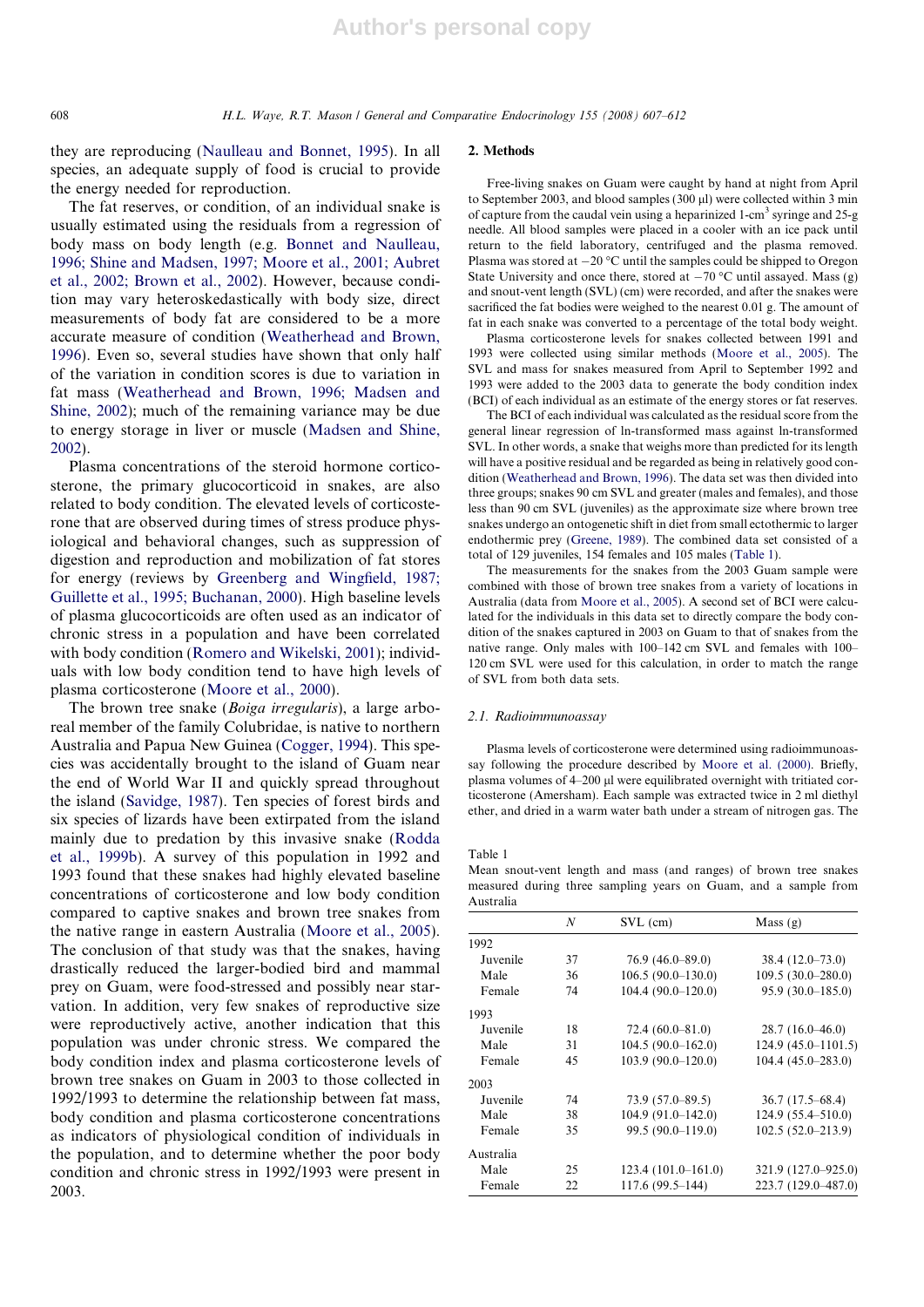$0.25$ 

extracts were resuspended in 10% ethyl acetate in isooctane, and were chromatographed through individual Celite columns to separate the steroid fractions and neutral lipids. The purified elutes were dried and resuspended in buffer. For the assay, all samples, including serial dilutions and 100% bounds, were incubated overnight with 100 µl of corticosterone antibody (B3-163 from Esoterix Endocrinology) and 100 ul of tritiated steroid. Unbound steroid was separated using dextran-coated charcoal and the bound steroid decanted into scintillation vials, resuspended in 3.5 ml scintillation fluid, incubated for 12 h and counted on a Beckman LS1800 scintillation counter. Intraassay variation was 15% and interassay variation was 18%. The limit of detection for corticosterone was  $\sim 0.04$  ng/ml. Although the 1992/1993 samples and the 2003 samples were not assayed together, they were assayed in the same laboratory using similar methods and protocols.

#### 2.2. Statistics

Two-way ANOVAs, with group and year as the factors, were used to examine BCI between years and groups, and pairwise multiple comparisons using the Tukey test were used to find the sources of variation. A two-way ANOVA, with year and group as the factors, was used to compare corticosterone levels. Spearman Rank Order correlation was used to test for correlations between BCI, corticosterone levels, percent fat and date of sample. All statistical analyses were performed using Jandel SigmaStat version 3.1 software package (Jandel Corporation). Analyses were considered statistically significant when  $p < 0.05$ .

#### 3. Results

Body condition of brown tree snakes on Guam varied significantly among years  $(F = 18.346, p < 0.001)$  and among groups ( $F = 3.168$ ,  $p = 0.043$ ). There was no statistically significant interaction between years and groups  $(F = 2.092, p = 0.081).$ 

Adult female BCI differed from all juveniles in 1992  $(p = 0.003)$ , 1993  $(p < 0.001)$  and 2003  $(p < 0.001)$ , while adult male BCI differed from all juveniles in 1993  $(p = 0.002)$  and 2003  $(p < 0.001)$ , but not in 1992  $(p = 0.178)$ . Male and female BCI did not differ  $(p = 0.223)$ . Males had significantly different BCI between 2003 and 1992 ( $p \le 0.001$ ) and 2003 and 1993 ( $p = 0.006$ ), but not between 1993 and 1992 ( $p = 0.405$ ). Female BCI was significantly different between 2003 and 1992  $(p = 0.016)$ , but not between 2003 and 1993  $(p = 0.188)$ or 1992 and 1993 ( $p = 0.3$ ). Juvenile BCI was not significantly different between any of the three years (Fig. 1).

Corticosterone concentrations were significantly different among years ( $F = 73.319$ ,  $p < 0.001$ ) but not between groups ( $F = 2.412$ ,  $p = 0.092$ ). Corticosterone levels were significantly different between 2003 and 1993 ( $p \le 0.001$ ) and between 2003 and 1992 ( $p \le 0.001$ ), but not between 1992 and 1993 ( $p = 0.999$ ) (Fig. 2).

Body condition was significantly correlated to corticosterone ( $r = -0.447$ ,  $p < 0.0001$ ). Body condition in 2003 was also significantly correlated to percent fat in females  $(r = 0.481, p \le 0.0001)$  and males  $(r = 0.419, p \le 0.0001)$ , and had a significant negative correlation with date for both females  $(r = -0.342, p = 0.0069)$  and males  $(r = -0.450, p \le 0.0001).$ 

Body condition differed significantly between the 2003 Guam sample and the sample from Australia, for snakes

 $\square$  juveniles  $0.20$  $\blacksquare$  females  $0.15$  $mals$ condition (residuals)  $0.10$  $0.05$  $0.00$  $-0.05$ Body  $-0.10$  $-0.15$  $-0.20$ 1992 1993 2003  $-0.25$ 

Fig. 1. Body condition of free-living male, female and juvenile brown tree snakes on Guam in 1992, 1993 and 2003. Bars represent means and standard errors.



Fig. 2. Plasma levels of corticosterone for juvenile, female and male brown tree snakes sampled in different years on Guam. Bars represent means and standard errors.

100 cm SVL and greater  $(F = 20.337, p \le 0.001)$  (Fig. 3). There was no significant difference between male and female BCI ( $F = 0.151$ ,  $p = 0.699$ ).



Fig. 3. Body condition of free-living male and female brown tree snakes at least 100 cm SVL, from Guam in 2003 and from Australia. Bars represent means and standard errors.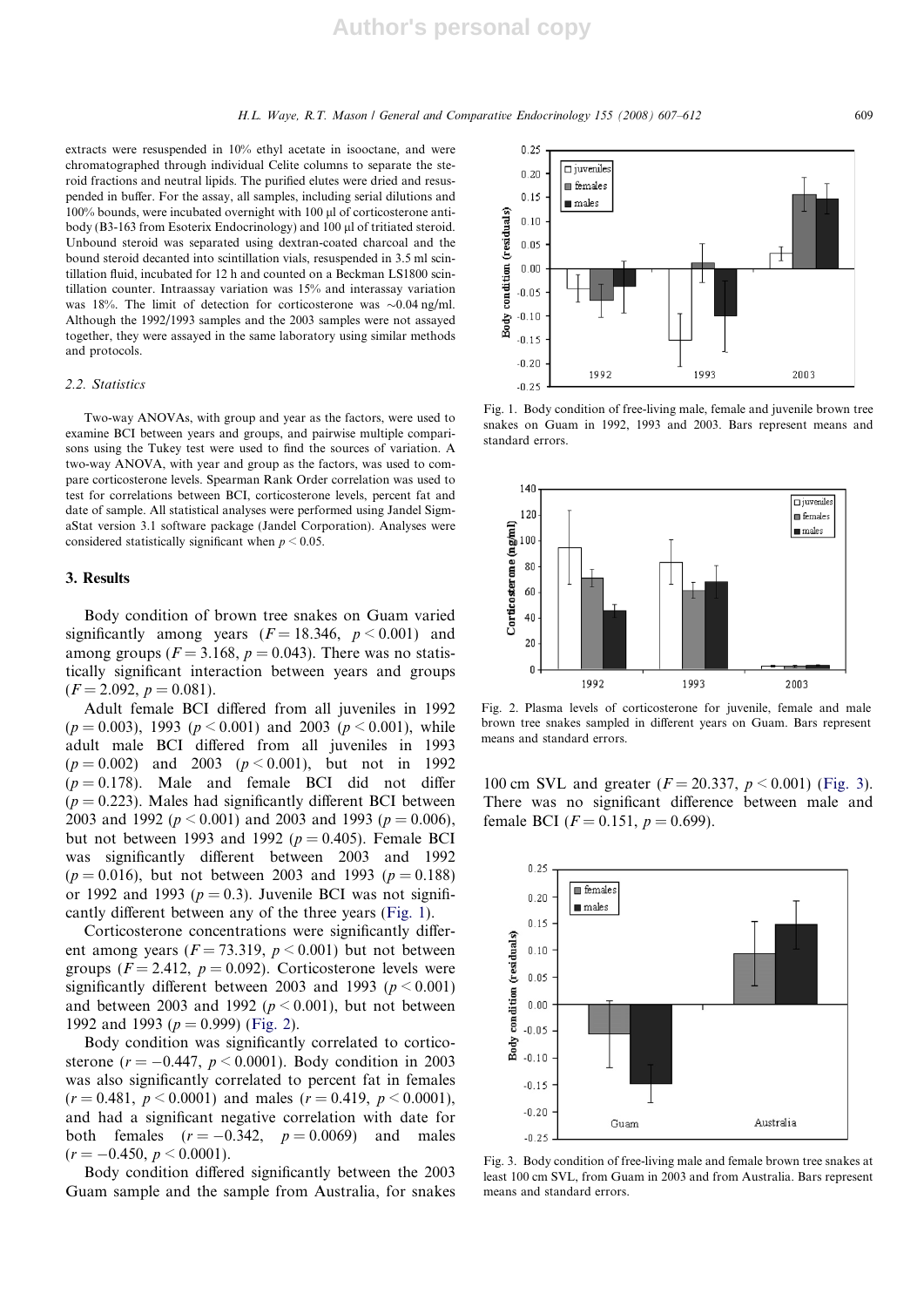## 4. Discussion

Body condition of mature brown tree snakes on Guam was significantly greater in 2003 than in 1992 and 1993; juvenile body condition also improved, but not significantly. Brown tree snakes in Australia show a shift in prey preference at around 80–90 cm SVL, where larger snakes eat more endothermic prey (birds and mammals) and fewer ectothermic prey (lizards and frogs) than smaller snakes (Greene, 1989). On Guam, medium to large snakes originally preyed on birds and small mammals, while small to medium snakes ate small lizards (Savidge, 1988). Much of the larger, endothermic prey species became scarce or have completely disappeared, so adult snakes now subsist on small lizards (Rodda et al., 1999a) and some of the introduced species of birds and small mammals (Rodda et al., 1999b). The change in BCI between years suggests a change in prey availability, although it is uncertain whether the increase was in endothermic prey species or lizards. The slight increase in juvenile BCI could indicate that their access to food species did not improve as greatly as it did for adults. Adult snakes with their larger gape would be able to manage a wider range of prey types than small snakes and would be better able to take advantage of an increase or change in prey type. Alternatively, juveniles could have benefited from the increase in prey as much as the adults, but allocated much of that extra energy to growth (i.e. length) instead of to accumulating fat stores or for reproductive effort (Madsen and Shine, 2002).

The body condition index, while a good estimator of relative condition, is more informative when paired with additive indicators (Weatherhead and Brown, 1996), such as corticosterone concentrations or fat body measurements. Baseline levels of plasma corticosterone were significantly lower in 2003 than in 1992/1993 for all three groups of snakes, and there was a significant negative correlation between body condition and corticosterone. This decrease in corticosterone and increase in body condition indicates that food was more available in 2003 and that the snakes were not food-stressed. Although the increase in juvenile body condition from the earlier sample was not significant, corticosterone levels of juveniles were very low in 2003. This observation lends credence to the idea that the slight increase in juvenile body condition, while mature snakes showed a significant improvement, was due to differences in energy allocation between juveniles and adults rather than a disparity in prey availability.

Brown tree snakes might not achieve high body condition scores relative to other species, as they are arboreal snakes that benefit from having long, slender bodies and probably do not ever accumulate large reserves of fat (Lillywhite and Henderson, 1993; Naulleau and Bonnet, 1995). Females of another species of semi-arboreal snake regularly initiated vitellogenesis with few body reserves, and instead relied on active foraging to provide energy for reproduction (Naulleau and Bonnet, 1995). The maximum amount of fat found in those snakes was no more than 4% of the total body mass (Naulleau and Bonnet, 1995); brown tree snakes in 2003 had fat bodies weighing up to 10% of the total body mass, although most were in the  $4-6\%$ range. It might not take much extra food to increase the body condition of a brown tree snake from the near-starvation conditions in 1993 to the more robust snakes in 2003. However, the 2003 snakes, although relatively robust and with low levels of corticosterone, had significantly lower body condition scores than a sample of brown tree snakes from the native range in Australia. The Australian snakes were collected from a variety of locations over several decades (1950–1993) (Bull et al., 1997), but it appears that brown tree snakes in the wild are capable of even greater masses than those recorded for snakes in 2003 on Guam. To fully understand this difference in body condition between the native and the introduced snakes, we must compare relative fat mass and corticosterone concentrations of brown tree snakes from Guam and tropical Australia collected during the same period of time.

The condition of snakes captured in 2003 declined from April to September, indicating a relationship between food availability or energy expenditure and seasonally variable environmental conditions. Weather on Guam is affected by the El Niño/Southern Oscillation (ENSO), which causes an exceptionally arid and extended dry season around once every four years on Guam (Lander, 1994). The dry seasons preceding the three sampling years were all moderate El Niño years, but 1992 was the second El Niño year in a row and had lower than average rainfall in the dry season (Fig. 4); the following year had the lowest BCI for juveniles and males. Habitats in northern Australia have high temporal variation in prey availability due to the ENSO (Madsen and Shine, 2002), and filesnakes in these habitats show significant annual variation in body condition that is correlated to prey availability and rainfall (Madsen and Shine, 2000). When the amount of precipitation in the wet season prior to each year of sampling is compared to the average monthly rainfall over the last half-century, it is apparent that 2002 had a very rainy, extended wet season (due to Typhoon Chata'an in July and Supertyphoon Pongsona in December) (Fig. 4). Environmental conditions can vary dramatically from year to year, and it appears that the condition of the snakes varies widely as well. It could be that the increase in condition of brown tree snakes on Guam in 2003 was a result of the unusually extended wet season the previous year, and not an indication of a long-term shift in prey populations.

On the other hand, it seems likely that the environment on Guam has changed over the last decade. There was a sharp decline in body condition of brown tree snakes on Guam from 1985 to the late 1990s (Wiles et al., 2003), but free-ranging snakes sampled in July of 2000 had low baseline plasma corticosterone levels (5–10 ng/ml) (Mathies et al., 2001) compared to those in 1992/1993 (average  $\sim 60$  ng/ml). The wet season prior to the 2000 sample was drier than average, in contrast to the wet season preceding the 2003 sample (Fig. 4). It is possible that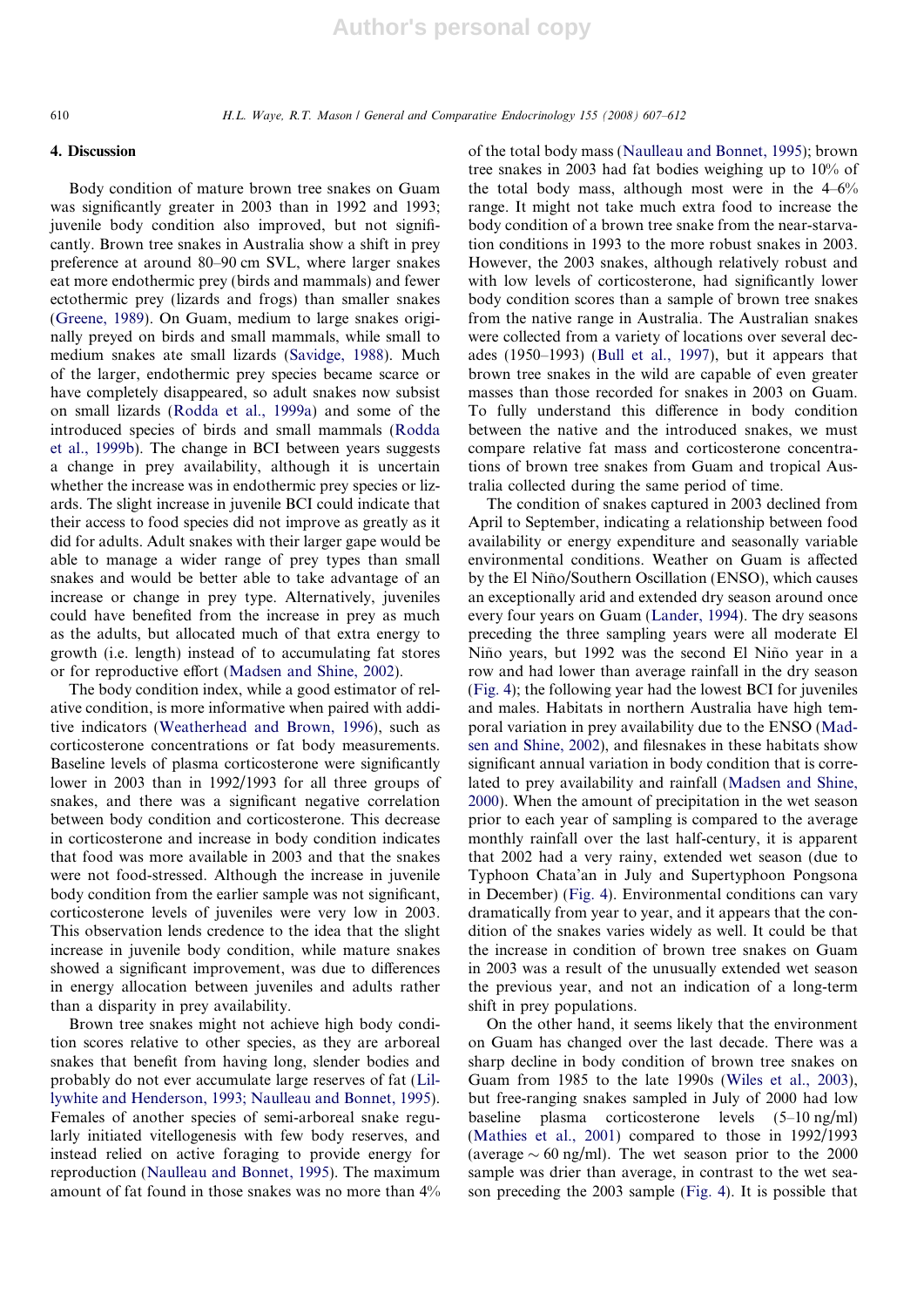



Fig. 4. Rainfall totals for each month in the years immediately preceding the three sampling years analyzed in this study, (a) 1992, (b) 1993 and (d) 2003 and (c) the sample taken in 2000 (Mathies et al., 2001). The line in each graph is the average total rainfall on Guam for each month between 1948 and 2004. The graph starts with the end of the dry season preceding the sample year (e.g. April 1991–March 1992).

either the population has now reached a point where it is better able to exploit the resources at hand (fewer large snakes competing for preferred prey), or a new food source is available on Guam and the snakes are taking advantage of an expanded prey base. For example, only two amphibian species were known to be breeding on Guam in the early 1990s, the poisonous Cane Toad (Bufo marinus) and the Dwarf Treefrog (Litoria fallax). The recent introduction of several additional frog species (including Eleutherodactylus planirostris and Rana guentheri) will likely provide the snakes with a new food source available to both juveniles and adults (Christy et al., 2007).

Weatherhead and Brown (1996) concluded that direct measurement of the condition of an individual is more accurate than an estimation using a body condition index. We found that the combination of corticosterone concentrations and fat mass as measures of condition with residuals from a regression of body mass on body length was much more informative than any one measure alone. The question of whether or not there has been a long-term improvement in body condition of brown tree snakes has important implications for management of this species on Guam. If the prey population has indeed changed to provide sufficient energy resources for the snakes to reproduce, brown tree snakes will become more numerous. Growth of the brown tree snake population will compromise efforts to reintroduce extirpated species on Guam, and will increase the potential for snake dispersal to other locations through airlines and cargo ships. Snakes that are in better condition may not be as likely to enter foodbased traps, so monitoring and eradication programs will be somewhat less effective. The effect of annual variation